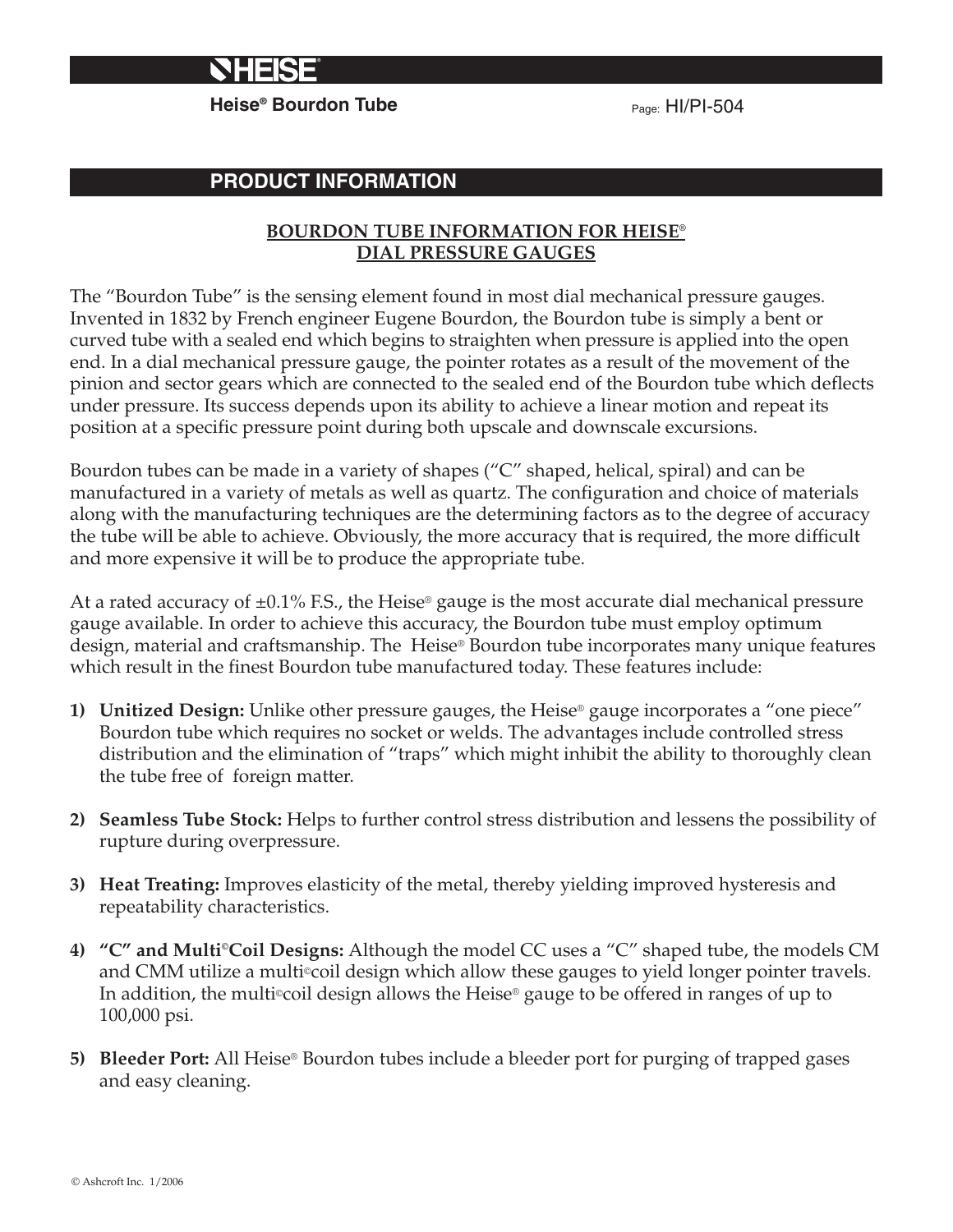In addition to the features identified above, the Heise® Bourdon tube is available in 3 different tube materials. The specifics regarding each of these materials are as follows:

### **403 Stainless Steel**

The standard tube material on all models from 50 to 100,000 psi. Also available as an option on ranges from 12 to 45 psi. The only Heise® tube material that will attract a magnet. Hysteresis may exceed 0.1% of span on ranges equal to or greater than 75,000 psi.

### **Beryllium Copper**

The standard tube material on all models from 12 to 45 psi. The recommended tube material for hydrogen use.

| Available<br>Model (psi) | Available Ranges (psi)           | <b>Hysteresis Guaranteed in</b><br><b>Only These Ranges</b> |
|--------------------------|----------------------------------|-------------------------------------------------------------|
| CC<br>CM <sup>-</sup>    | 50 thru 10,000<br>50 thru 10,000 | 50 thru 4,000<br>50 thru 4,000                              |
| CMM                      | 50 thru 5,000                    | 50 thru 3,000                                               |

Also available as an option as follows:

 Hysteresis characteristic may exceed 0.1% and therefore is not guaranteed in ranges other than those listed.

#### **316 Stainless Steel**

Available as an optional tube material for the model CC only from 12 to 5000 psi. Hysteresis on all ranges may exceed 0.1% and is not guaranteed. Used with highly corrosive pressure media such as hydrazine (rocket fuel)